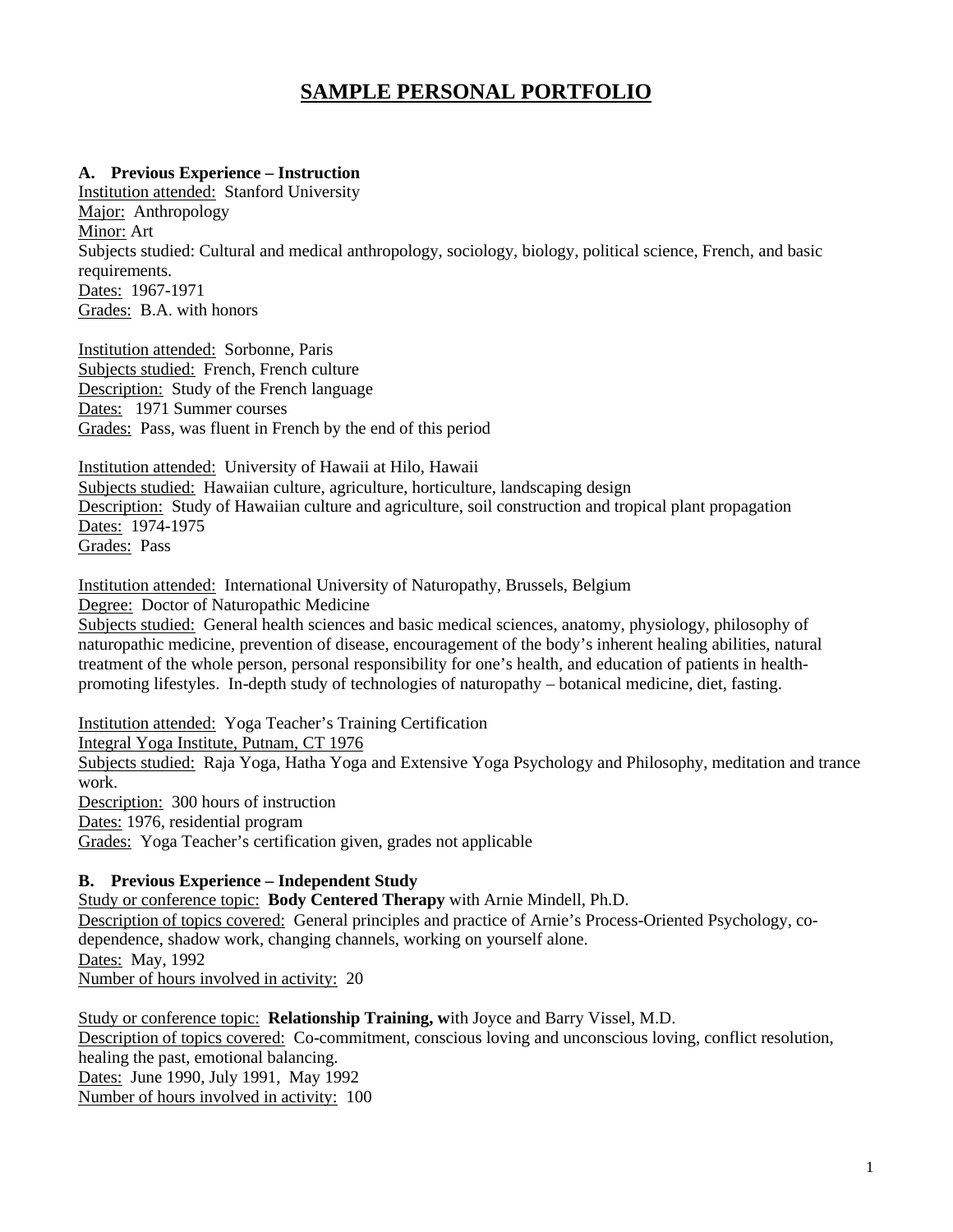Study or conference topic: **E.S.T. Training** with W. Erkhart Description of topics covered: Agreements, acknowledgements, unconscious deals and transformation Dates: 1988 Number of hours involved in activity: 40

Study or conference topic: **Heart Empowerment Course** Description of topics covered: Heard empowerment, releasing judgments, inner security, care vs. over care, holographic awareness. Dates: June 1994, Institute of HearthMath Number of hours involved in activity: 40 hours, received a certificate of attendance

C. **Previous Experience – Work Learning Experience** (This includes conferences or workshops I instructed as well as instructional work I have been involved in).

Work Learning Experience: **Integral Medicine – Body, Mind, Spirit** – Holistic integrated medicine and transpersonal counseling at Pacific Center for Integral Health, Soquel, CA. With Randy Baker, M.D. and Deborah Malka, M.D.

Dates: 1990 – currently

Hours applicable: 5 years (approximately 7,500 hours work) or research, study and clinical experience.

Modalities used: Hypnotherapy, guided imagery, shamanic journeying, vision and goals work, conventional medicine, ayurvedic medicine, nutrition on all levels, herbal medicine, ayurvedic medicine, nutrition on all leels, herbal medicine, orthomolecular medicine, bioenergetic medicine, vibrational medicine, acupuncture – both Ayurvedic and Chinese, homeopathy, hypnotherapy, process oriented therapy, breathwork and life-style strategies.

Subjects Covered: Psychoneuroimmunology foundation, with hypnotherapy trance work, counseling, and work with general detoxification. Worked primarily with chronic health disorders which involve the physical mental polar disorders attention deficit disorders, autism, memory disorder, chronic fatigue, hormonal dysregulations of the thyroid, adrenal, pituitary, pineal - including allergies and food allergies, intestinal parasites, bacterial and fungal intestinal ecology overgrowths, blood sugar dysregulation and chronic pain disorders.

Work Learning Experience: Scientific Advisory Board, Institute of Heart Math, Boulder Creek, CA. Hours Attended: 1994, including lab programs 60 hours

Subjects Covered: Psychoneuroimmunology and cardioneuroimmunology, leading edge research in the science of consciousness and stress management.

Work Learning Experience: Primary Care Physician Assistant, 1994-1995, New anti-depressant pharmacology and application in clinical practice with Doctors on Duty Clinics, Santa Cruz & Watsonville, CA. Hours Applicable: 40

Subjects Covered: prescribing psychotropic drugs  $\&$  evaluating mood disorders in the elderly.

#### D. **Previous Experience – Research Methods**

Title: The Effects of Designer Music on Immune Function Enhancement as Measured By S-IgA Summary Description: The effects of music designed specifically to facilitate mental and emotional balance along with the self-generated feelings of appreciation on heart rate, balance along with the self-generated feelings of appreciation on heart rate, heart rate variability patterns and biochemical changes in the immune system.

The results confirmed findings of an earlier Harvard study (McClelland, 1988) that demonstrated feelings of care were associated with increased. Next, participants were asked to listen to Heart Zones music in a mentally active mode similar to driving a car or working; again, their IgA levels increased. Finally, study participants were asked to listen to Heart Zones while simultaneously focusing on the feeling of appreciation. Significantly higher S-IgA levels were obtained than with either positive feeling or music alone – as much as 250% in some individuals. The results of this study indicate that positive emotions can stimulate one's immune system as indicated by increased S-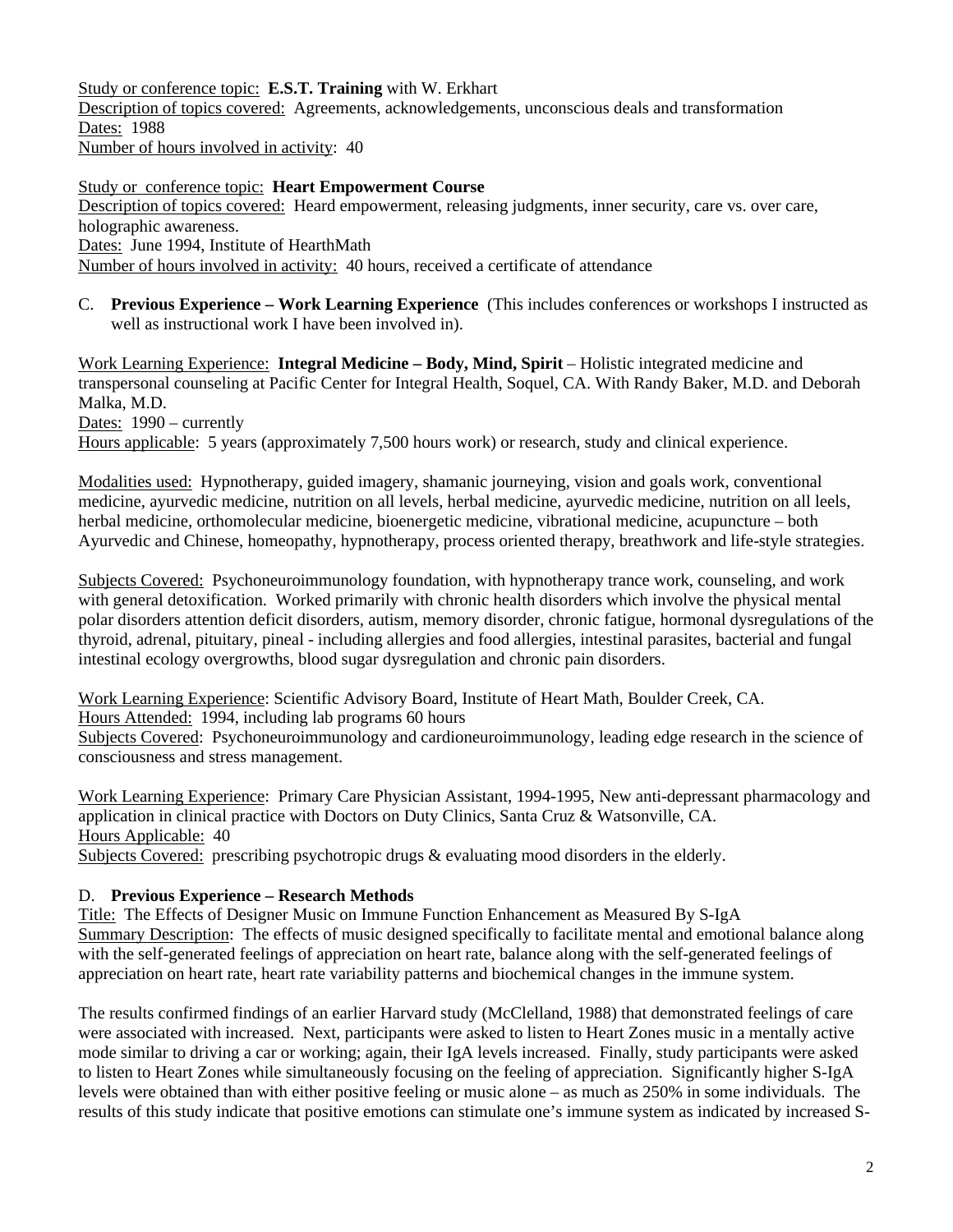IgA levels, and that designer music such as Heart Zones is effective in enhancing one's experience of positive feeling states.

## E. **Previous Experience – Projects, Manuals, Books, Pamphlets, Media Productions**

Title: Ayurveda, The Fire of Life – Energy Medicine for all Time

Description of written material: Ayurveda for Westerners, includes basic philosophy and practice of Ayurvedic medicine with emphasis on self healing and preventative approaches, 350 pages, 1990. Type of documentation that will be submitted: Book available upon request.

Title: Causes of Disease in Ayurveda and Naturopathy: A Comparative Investigation

Description of written material: A summary of the methods of inquiry and practice in the understanding of disease and its causes.

Type of documentation: Text available upon request.

Title: The Energetics of Love: Consciousness, Evolution & DNA, 1994

Description of written material: Workbook summarizing how and when the heart and mind merge, scientific research demonstrates that love creates coherent wave of energy which radiate from the heart and transform our bodies, right down to the DNA itself. Evolutionary transformation can best be measured physiologically at the DNA level.

400 page teaching and reference text of theory and practice formulated primarily as a disease listing and summary of treatments protocols.

Type of documentation: Text available upon request

Title: Orthopedic Protocols

Description of written material: 75 pages of anatomically illustrated protocols for the practice of orthopedic medicine

Type of documentation: Text available upon request.

Title: The Energetics of Love: Consciousness, Evolution & DNA, 1994

Description of written material: Workbook summarizing how when the heart and mind merge, scientific research demonstrates that love creates coherent waves of energy which radiate from the heart and transform our bodies, right down to the DNA itself. Evolutionary transformation can best be measured physiologically at the DNA level. 400 page teaching and reference test of theory and practice formulated primarily as a disease listing and summary of treatments protocols.

Type of documentation: Text available upon request.

## F. **Previous Experience – Internship**

Internship: Ayurvedic Medicine with Baba Hari Dass, Ayurvedic master . 5 years of residential instruction. What was learned: Fundamental of Ayurvedic medicine, pulse diagnosis, pharmacology, diagnosis and treatment. Hours applicable: 1,000

Letter of commendation: see attached documentation

Internship: in integrated health care and psychoneuroimmunology, working with Barry Vissell, M.D., and Kathryn Morris, M.D., 1990-1994.

What was learned: Worked with patients with chronic fatigue syndrome, immuno-compromise, environmental sensitivities, autoimmune disorders, individuals with cognitive and immune boundary problems, and general clinical strategies.

Hours applicable: 1,000

Letters of commendation: available upon request

Internship: as an Orthopedic Physician Assistant, Santa Cruz Medical Clinic, Santa Cruz, CA. Internship with Mark Wainer, M.D., orthopedic surgeon, 1986-1989. Hours applicable: 300